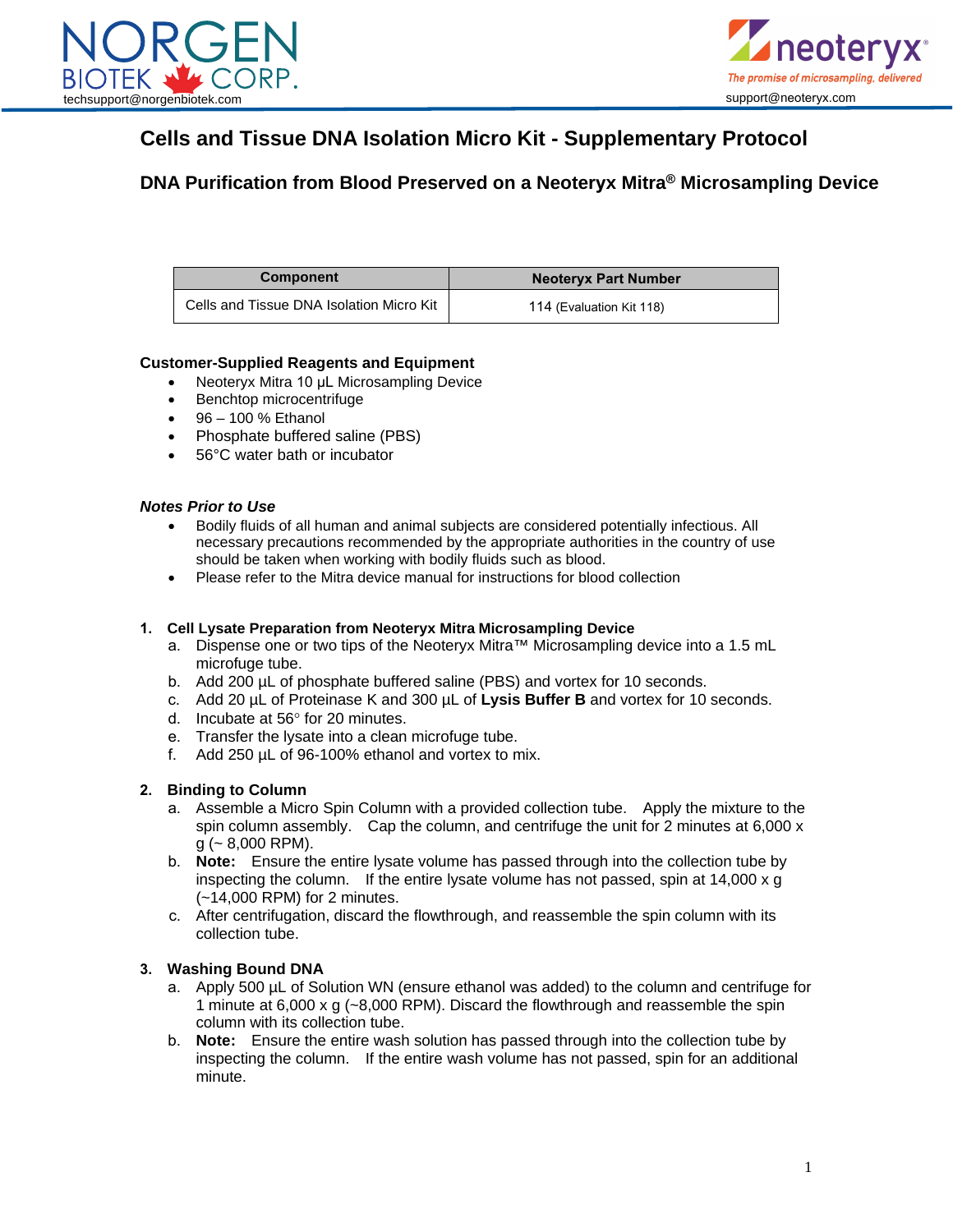- c. Apply 500 µL of Wash Solution A (ensure ethanol was added) to the column and centrifuge for 1 minute at 14,000 x g (~14,000 RPM). Discard the flowthrough and reassemble the spin column with its collection tube.
- d. Wash column another time by adding 500 µL of Wash Solution A and centrifuging for 1 minute at 14,000 x g ( $\sim$ 14,000 RPM). Discard the flowthrough and reassemble the spin column with its collection tube.
- e. Spin the column for 2 minutes in order to thoroughly dry the column at 14,000 x g (~14,000 RPM). Discard the collection tube.

#### **4. Elution of Clean DNA**

- a. Place the column into a fresh 1.7 mL microcentrifuge tube (provided by the user).
- b. Add 30  $\mu$ L of Elution Buffer B to the column.
- c. Incubate at room temperature for 1 minute.
- d. Centrifuge for 1 minute at 6,000 x g ( $\sim$ 8,000 RPM) followed by 1 minute at 14,000 x g (~14,000 RPM).

#### **Technical Support**

Contact our Technical Support Team between the hours of 8:30 and 5:30 (Eastern Standard Time) at (905) 227-8848 or Toll Free at 1-866-667-4362.

Technical support can also be obtained from our website (www.norgenbiotek.com) or through email at [techsupport@norgenbiotek.com.](mailto:techsupport@norgenbiotek.com)

> 3430 Schmon Parkway, Thorold, ON Canada L2V 4Y6 Phone: (905) 227-8848 Fax: (905) 227-1061 Toll Free in North America: 1-866-667-4362

© 2016 Norgen Biotek Corp. PI57300-Mitra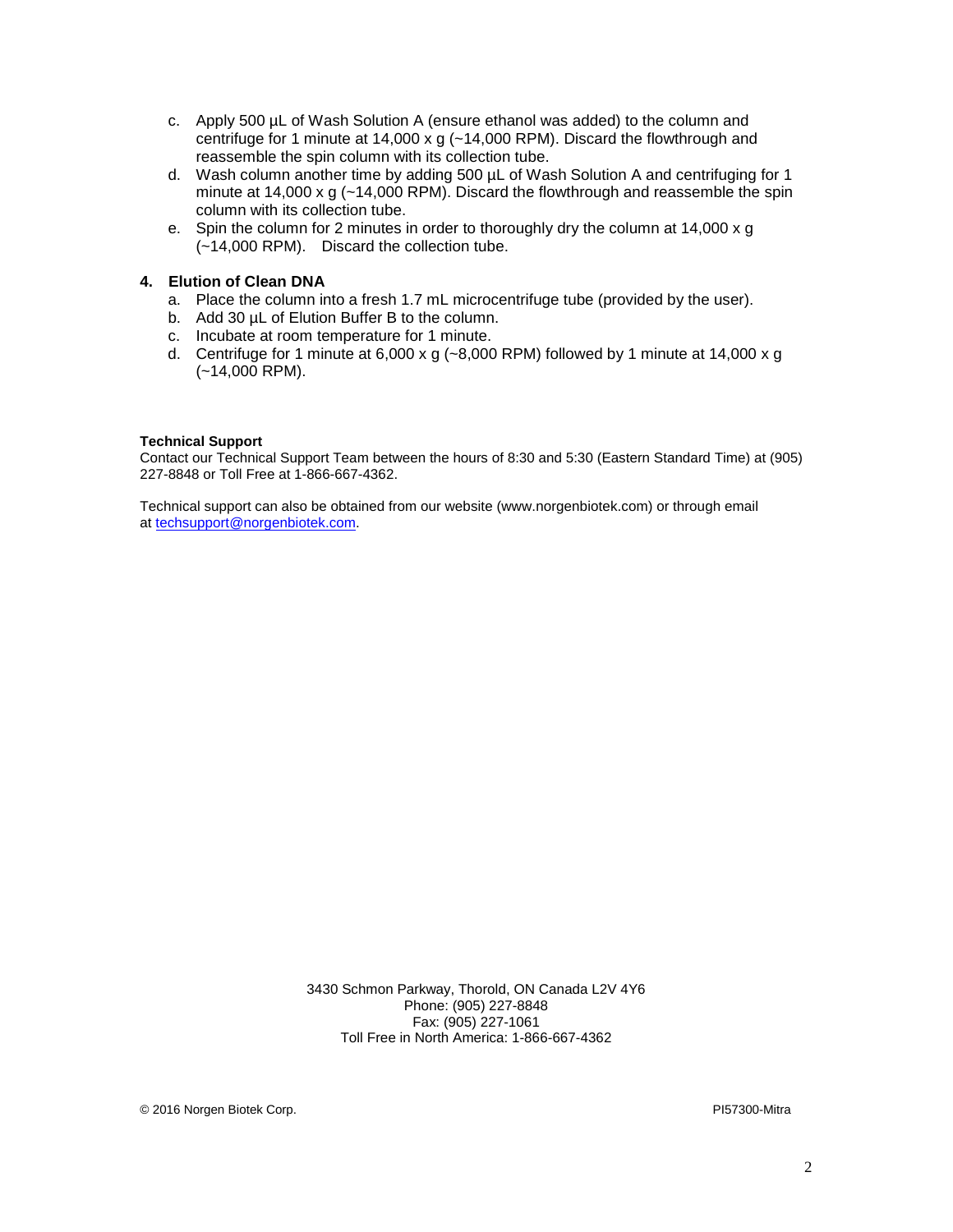



## **Total RNA Purification Plus Micro Kit - Supplementary Protocol**

### **Total RNA Isolation from Neoteryx Mitra® Microsampling Device**

**Component Neoteryx Part Number** Total RNA Purification Plus Micro Kit 15 113 (Evaluation Kit 117)

#### **Customer-Supplied Reagents and Equipment**

- Neoteryx 10 µL Mitra Microsampling Device
- Benchtop microcentrifuge
- $•$   $96 100 %$  Ethanol
- Water bath or heat block set at  $42^{\circ}$ C

#### *Notes Prior to Use*

- Bodily fluids of all human and animal subjects are considered potentially infectious. All necessary precautions recommended by the appropriate authorities in the country of use should be taken when working with bodily fluids such as blood.
- Please refer to the Mitra device manual for instructions for blood collection
- It is important to work quickly during this procedure.

#### **1. Cell Lysate Preparation from Neoteryx Mitra Microsampling Device**

- a. Dispense one or two tips of the Neoteryx Mitra Microsampling device into a 1.5 mL microfuge tube
- b. Add 300 µL of **Buffer RL** to the tube containing the tip(s). Mix by vortexing for 15 seconds.
- c. Incubate the sample at  $42^{\circ}$ C for 30 minutes. Apply vortex for 15 seconds after every 10 minutes.
- d. At the end of the incubation, vortex the tube one more time for 15 seconds. Centrifuge the tube at 14,000 RPM (~14,000 x *g*) for 1 minute. Transfer the supernatant to a fresh 1.5 mL microfuge tube.
- e. **Proceed to Step 2.**

#### **2. Genomic DNA Removal**

- This kit is provided with 2 separate columns. When columns are removed from the labelled bags they are supplied in they can easily be identified as follows:
	- o gDNA Removal Columns column has blue and white contents
	- o RNA Purification Micro Columns column has grey and white contents
- Assemble a gDNA Removal Column with one of the provided collection tubes.
- Apply the entire lysate prepared from Section 1 onto the column and centrifuge at 14,000 x g (~14,000 RPM) for 1 minute.

**Note:** Ensure the entire lysate volume has passed through into the collection tube by inspecting the column. If the entire lysate volume has not passed, spin for an additional minute.

- c. **Retain the flowthrough for RNA Purification (Section 3)**. The flowthough contains the RNA and should be stored on ice or at -20°C until the RNA Purification protocol is carried out.
- d. Dispose of the gDNA Removal Column with the bound gDNA.

#### **3. Binding RNA to Column**

a. To every 100 µL of flowthrough from Step **2c**, add 60 µL of 96 – 100 % Ethanol. Mix by vortexing.

**Note:** For example, for 300 µL of flowthrough, add 180 µL of 96 – 100 % Ethanol